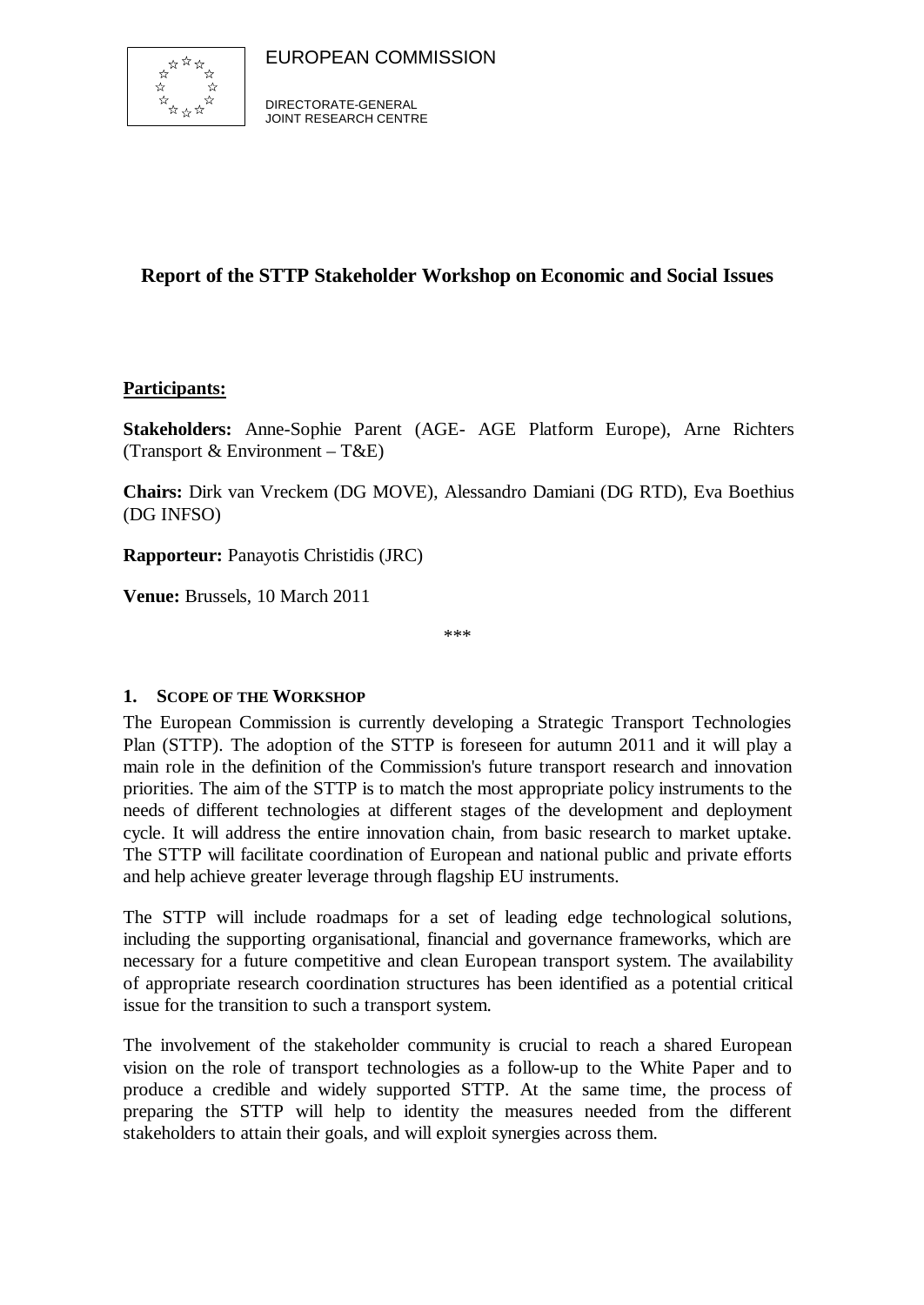#### **2. SETTING THE CONTEXT**

A presentation on the STTP provided the stakeholders with insights on: the STTP rationale, objectives, structure, preparatory phase and indicative planning as well as on the expectations from the stakeholders' hearings. It was emphasised that the term 'technology area' within the STTP is a comprehensive set of methods, practices and technologies with a shared focus of application.

Discussions during the workshop were structured in accordance with a previously circulated questionnaire: (1) Transport Vision and Activities: current status, development perspectives and expected impacts; (2) Achieving the Vision, essentially focussing on: barriers, shortcomings, funding and organisational requirements; (3) Specific issues of interest to the stakeholders and EU added value.

The discussion therefore centred on how technology areas are expected to help the European Commission achieve its transport policy and transport research policy objectives, on the one hand, and how the European Commission can optimise resource use by investing in properly selected and prioritised technology areas via properly designed governance and funding schemes.

The views of stakeholders are important inputs to the scientific process leading to the STTP Communication, as work is now focussed on identifying key technology areas and suitable instruments. If stakeholders wish to provide additional input, they can do so during the public consultation (now open until the  $28<sup>th</sup>$  of May). Stakeholders are also welcome to give their opinions by sending emails to move-sttp@ec.europa.eu. The Commission will take into consideration any input received in time.

#### **3. QUESTIONNAIRE: SUMMARY OF MAIN DISCUSSION POINTS**

Although eleven stakeholder organisations were invited, only AGE and T&E attended the hearing. The discussion therefore covered only a certain part of economic and social issues, though all participants intended to extend the discussion to the concerns other sectors of society and the economy may have. On the positive side, the limited number of participants allowed an extensive and fruitful exchange of opinions between the stakeholders and the European Commission services.

#### **3.1. Transport Vision and Activities**

The levels of mobility and the resulting transport demand have been historically rising. It is expected that the tendency will continue. The stakeholder groups believe that policy makers have to cater for the societal and economic need for more mobility and make sure that the all users' needs are met while the environmental impacts are minimised. Car ownership levels are not expected to fall drastically, but there is room for innovative solutions in e.g. car sharing. There is however the issue of income discrimination as regards access to transport, which is expected to worsen in the future. Demographic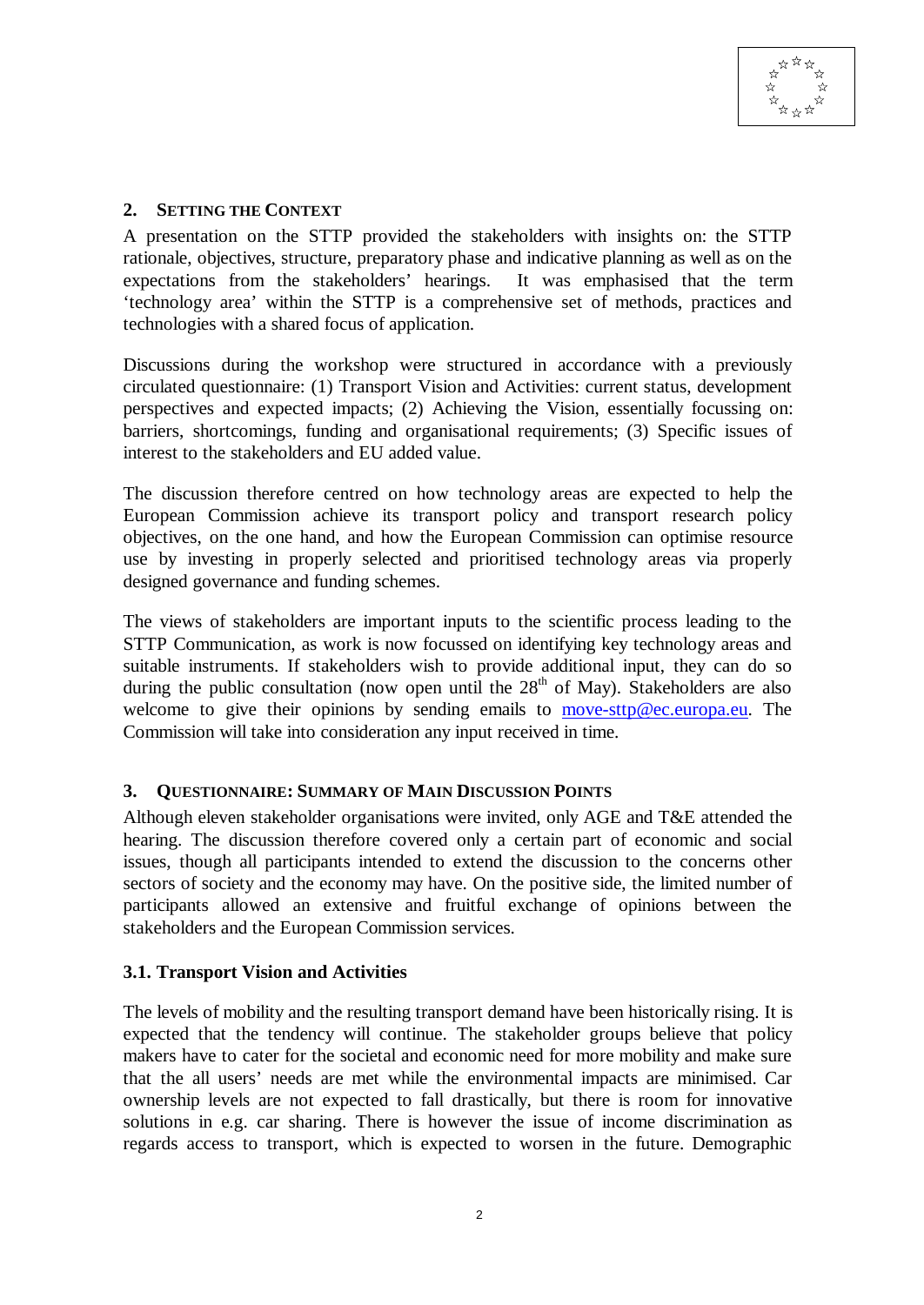trends and climate change were identified as the main challenges and common solutions for the two should be found.

In the context of an ageing society, transport is expected to become an even more important priority at the level of the individual. Surveys already indicate that transport and mobility are the top worry for the elderly, more important even than housing. An ageing population is a challenge but answering the needs of the elderly can also be seen as an emerging market. Moreover solutions to ageing related mobility issues will benefit other groups such as families with children, women, etc.

The rights of users with special needs are expected to become even more important in the future. The EU has just ratified (January 2011) the UN Convention on the Rights of People with Disabilities. The Convention aims to ensure that people with disabilities enjoy their rights on an equal basis with other citizens for a range of issues, including access to transport. The resulting legal obligation at EU level concerning transport standards could be an important dimension to explore.

Major differences in the mobility needs of men and women can be also identified. Transport policy is to a large extent based on the mobility needs of male users who follow conventional work and life patterns and do not sufficiently take into account the needs that the multiple roles of women in a changing society raise. Access to transport modes, vehicles and infrastructure or the design, timing and frequency of transport services need to be planned accordingly.

Energy use and environmental impacts are also major concerns and will certainly be the main drivers for innovation in transport. The EU should analyse its competitive advantages and define a strategy to meet its transport policy objectives (e.g. decarbonisation), applying the several technologies that are or will be available.

Bringing technologies to the market is a risky and lengthy process. The fundamental approach should be that new technologies make life easier and are based on technological merit. For example, fuel standards are useful, but their merit is not clear from the consumer perspective. As a result, apart from regulation, it is difficult to stimulate the introduction of new fuels. In general, support for specific technologies should be circumspect, unless it is clear that they provide a mobility solution. For example, it is arguable whether electric vehicles improve the users' lives or simply complicate it. In the second case, the uptake will be limited.

#### **3.2. Achieving the Vision**

A major change in the thinking behind coordination of R&D and innovation in transport may be necessary. Instead of working in silos (modes, etc.), options for better coordination should be explored. The selection of technology areas in which to invest and instruments to apply can depend on the technological readiness. Different levels of maturity can be addressed with different instruments.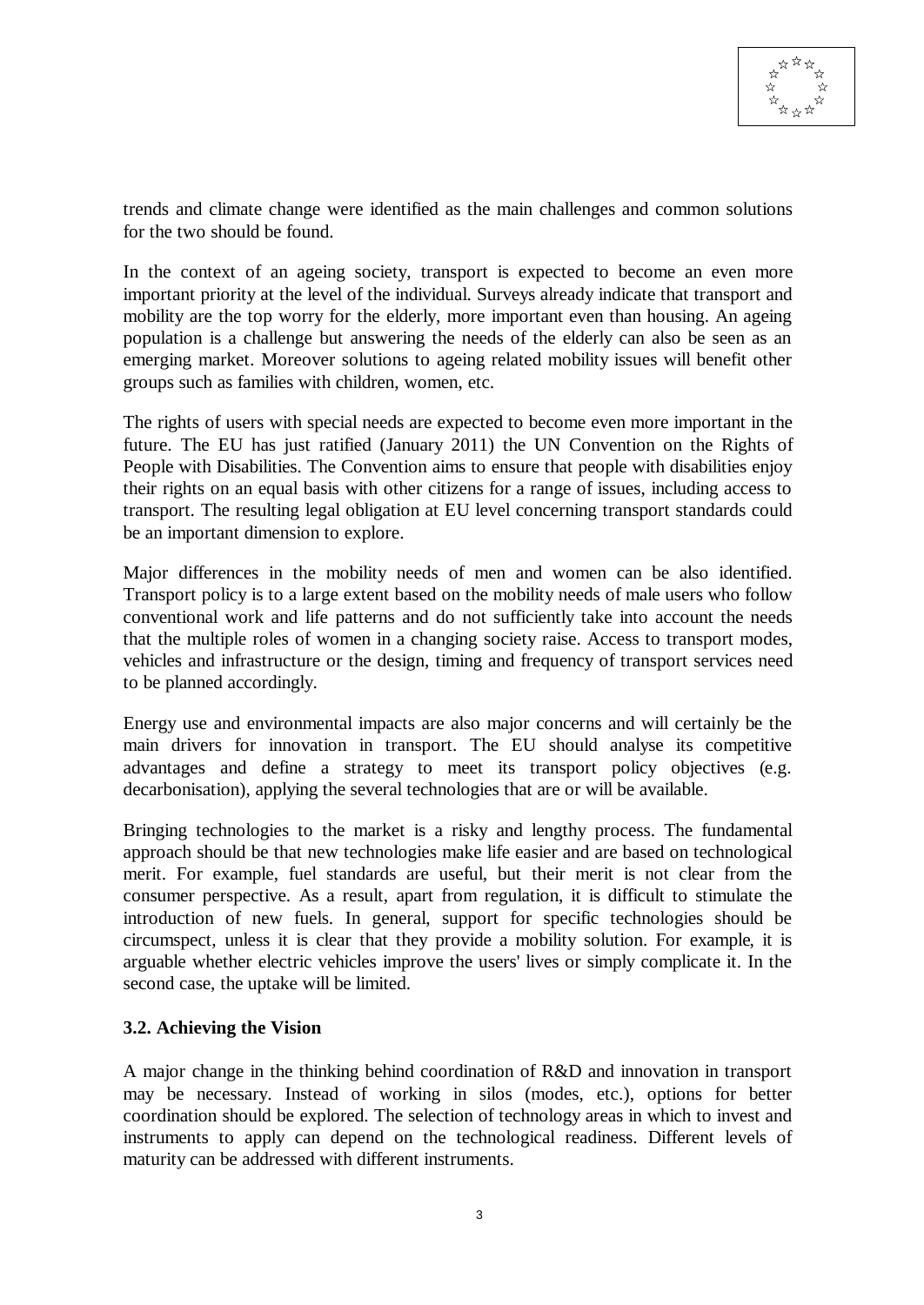Improving standardisation at EU level can facilitate the introduction of innovative solutions to an EU-wide market. Legal barriers that may create national fortresses should be removed. The STTP should explore options for funding of innovative transport solutions.

Looking into how to accommodate the specific needs of the elderly and disabled has resulted in many applications in transport that are now of general use. But it is important to make sure that increased level of automation will not be at the cost of service or staffing levels. For example, automated ticketing systems should not mean that support and assisting staff are completely superfluous. It is also important that technological solutions are accompanied by information to users and training of transport operators.

The OECD has carried out interesting work on transport and society. Among the main messages is the "design for all" principle. Applying such a principle will probably stimulate rather than impede innovation in EU transport. Even old European cities have found ways to adapt their infrastructure to improve its accessibility to all.

The STTP should invest in technologies that are not in the limelight. It can help hedge bets at EU level and should preferable focus on technologies that are not evident today (e.g. energy absorbing paints). But at the same time it should avoid driving industries to a dead end (as for example in the case of Swedish biofuel policy). Several promising technology areas (from the point of view of helping meet policy objectives) are not currently commercially viable and therefore do not attract sufficient industrial interest nor investment. Such areas include new and composite materials or energy efficiency of power systems where, even if R&D is carried out in industries, innovation does not reach the markets because of the lack of financial stimuli.

The combination of obstacles and challenges in transport can be also seen as an opportunity for innovation. Links and synergies between Smart Mobility, Smart Cities and Active Ageing should also be explored to develop a comprehensive approach.

Better ways of coordinating at EU level should be explored. This begins with the achievement of the single market. The US is more efficient in coordinating and bringing new technologies to the market due to its more uniform market and funding structures (e.g. venture capital).

Fundamental research may be necessary in areas where the EU is strategically weak, as for example in batteries for cars. In such cases, EU coordination of R&D would certainly add value. European companies are not very large, so they need to thread with caution. A strategic plan at EU level would help companies manage risks better.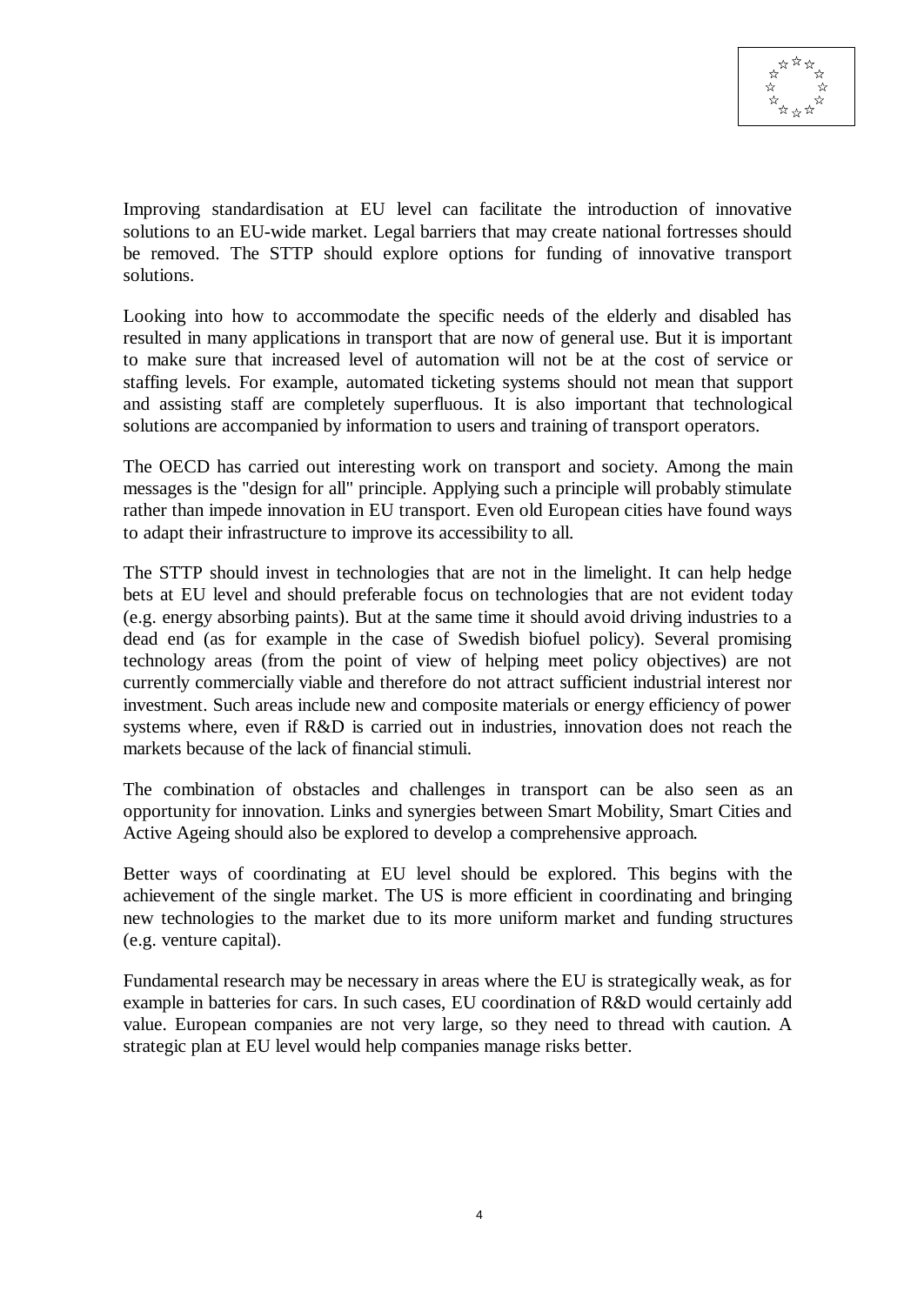A number of technological areas where EU coordination would provide added value were identified:

- Applications for more independent mobility, real time information devices, ICT technologies
- Cross- cutting solutions for more than one mode of transport
- User information systems for the environmental impact of their transport choices
- Prospective research could help identifying significant new societal trends (e.g. teleworking or internet shopping)
- Electric vehicles and user friendly recharging systems
- Standardisation and interoperability of smart ticketing applications
- Hydrogen application for transport
- Specific improvements for conventional technologies (variable valve timing, aerodynamic design, fuel efficiency)
- Smart intermodal navigation systems
- Harmonised signalling systems

#### **3.3. Sector-specific/additional points**

A main concern for the stakeholders is that it is not sufficient to look only into the technological dimension. Support from the environment and availability of infrastructure is also very important. There are several good potential solutions to mobility problems, especially from ICT applications, but many times they are not taken up. Internal market issues may be important obstacles and coordination at EU level could help overcome structural barriers.

It is also important that the EU regions are involved in the process. They have the competence to implement the changes required in the transport system and know what the challenges are. There is also work at regional level on how to meet user requirements.

The EU has a vested interest in transport industries and services, so it is important that we do it right. There is however a problem in translating R&D into deployment and perhaps this is where the EU needs to intervene.

The STTP should address user needs and solutions, not necessarily technologies. It is also very important to bring all actors together in forums to discuss the whole innovation chain.

#### **4. CONCLUSIONS AND NEXT STEPS**

It is very important that demographic, gender  $\&$  special needs issues are taken into account for the impact assessment of the STTP. The assessment should go beyond impacts on employment.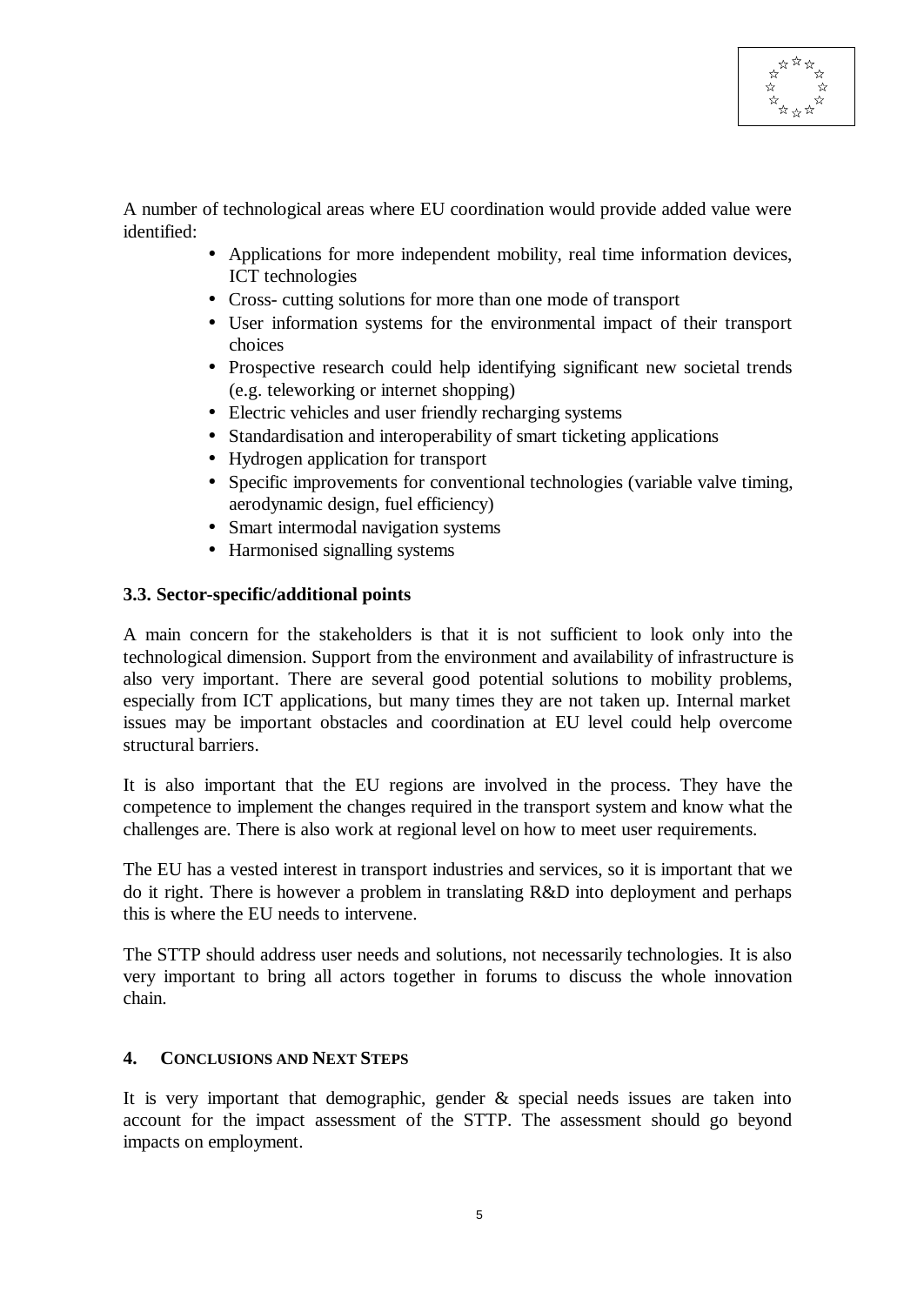

The EU added value would be higher if the focus is on long term issues and principles that would drive the industry to find the solutions. If prioritisation is necessary, from the public policy point of view it should be possible to identify the research centres and areas that can provide innovative solutions.

Both soft measures to help the uptake of innovation and hard measures in the form of legislation and standardisation are suitable, depending on the specific issue.

The current mismatch as regards to the incentives for cooperation between industry and the public sector should also be addressed. Industry is mainly interested in collecting data and refining the product development cycle, while the public sector is interested in the demonstration of the applicability of the technologies. Different instruments that allow flexible co-funding, industry-controlled demonstration, clear intellectual property rights, harmonised approaches to ethical and legal issues can be the right incentives to promote collaboration. Examples from other countries or other sectors (e.g. medical research) can be used to address precompetitive support, pooling of R&D resources, and participation of SMEs or infrastructure development.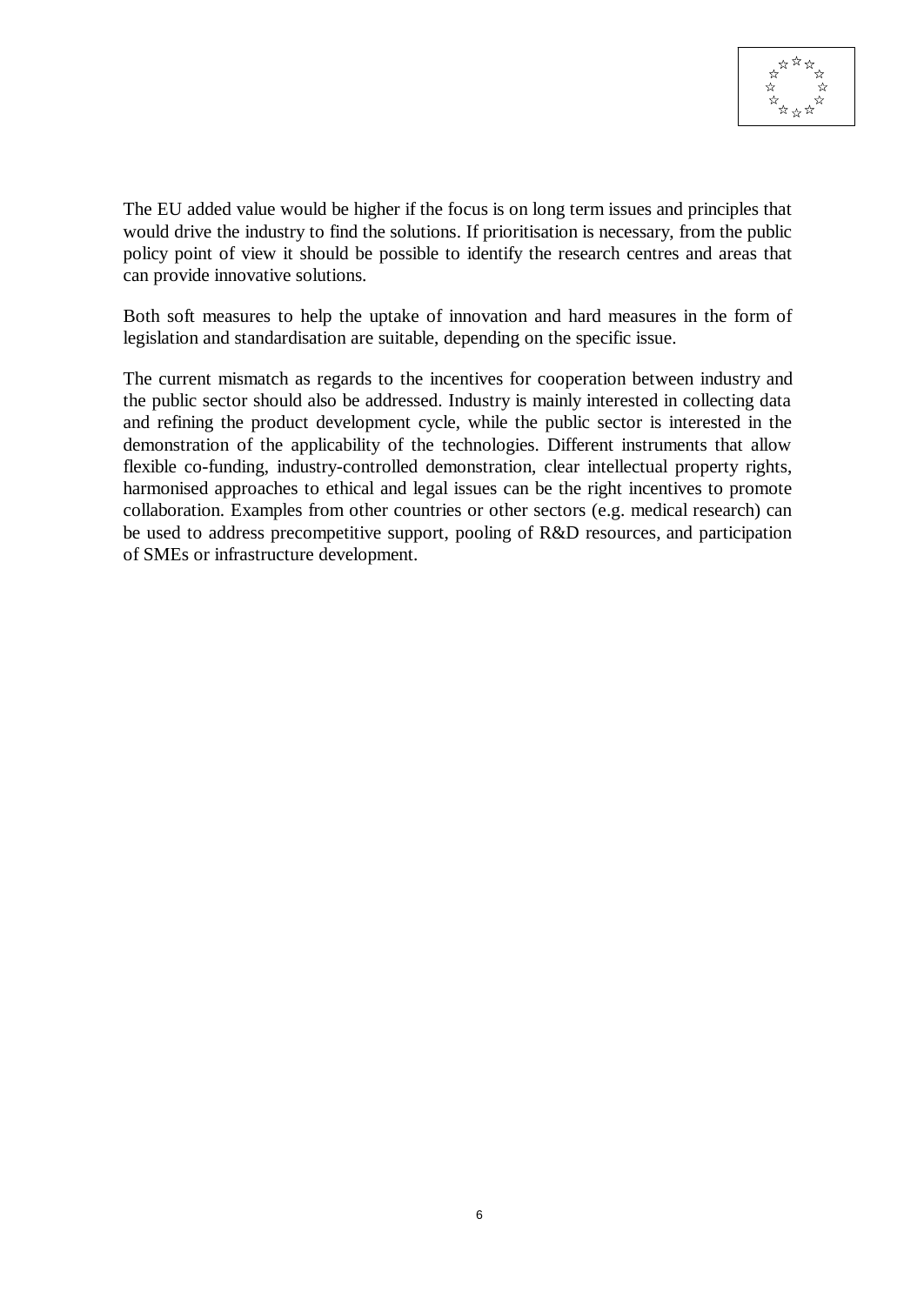EUROPEAN COMMISSION



DIRECTORATE-GENERAL JOINT RESEARCH CENTRE

**APPENDIX 1**

# **Stakeholder hearing Economic and Social Issues**

### **Thursday, 10 March 2011, 09.30 – 13.00 Meeting Room SDME 1F**

## **- AGENDA -**

| D. Van Vreckem, DG MOVE |
|-------------------------|
| A. Damiani, DG RTD      |
| E. Boethius, DG INFSO   |
|                         |

- 09.30 09.40 Welcome and introduction of the participants (*All*)
- 09.40 10.00 Objectives of the STTP, purpose of the hearings (*R. Juriado,* DG MOVE)
- 10.30 11.30 General questions (Part 1 of questionnaire) (*All*)
- 11.30 12.30 'Economic and social issues' specific questions (Part 2 of questionnaire) (*All*)
- 12.30 12.50 Open floor for further stakeholder interventions (*All*)

### 12.50 – 13.00 Summary (*chairpersons*)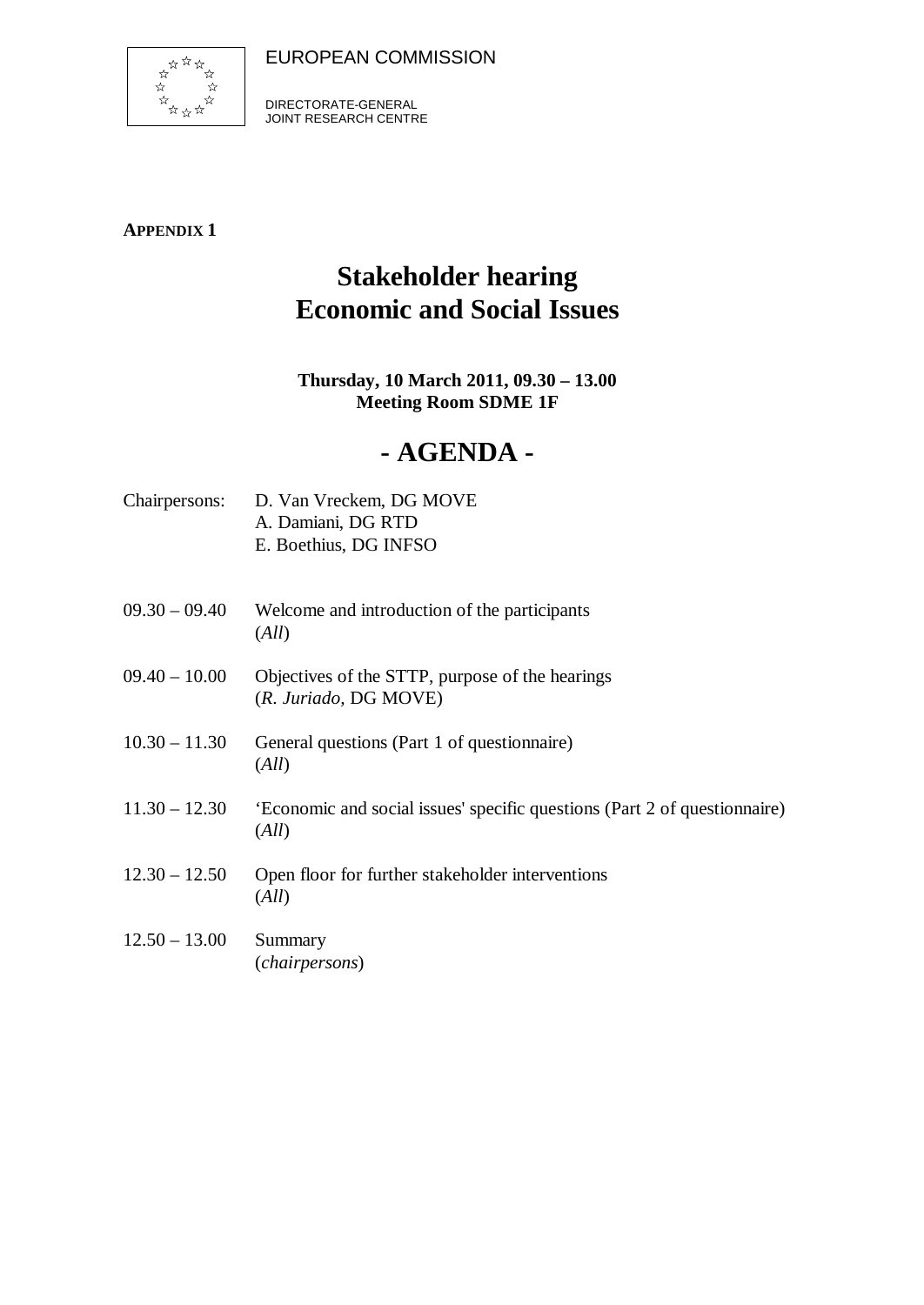EUROPEAN COMMISSION



DIRECTORATE-GENERAL JOINT RESEARCH CENTRE

**APPENDIX 2**

# **Social and Economic Issues Questionnaire**

#### **INTRODUCTION**

These questions are designed to facilitate the stakeholder hearings. We would appreciate, if you could send us your answers to the questions 1 week before the next meeting. Please answer them in the way you consider most appropriate to convey your key messages. It would be helpful, if you could identify to which mode/technology area your answer relates to. To help answering the questions some suggestions are given regarding what could be explained under each question.

#### **1. GENERAL QUESTIONS**

#### 1.1. **Transport Vision and Activities**

#### *1.1.1. Current state of play within transport?*

*Indicate*: market readiness/penetration of the different technologies within the activity area for each mode or cross-modal issues; on-going or planned public, public-private or private initiatives relevant for the STTP; type and scale of initiatives at which level - International/EU/MS/Regions

#### *1.1.2. Likely evolution of transport?*

*Indicate*: major trends in the transport sector (technology and actors); evolution of transport needs (volume and quality); likelihood of structural changes as a result of new business models, globalisation, competition, ageing population; influence of the market structure on future market potential; possible effects of legislation etc

> *1.1.3. Key technology penetration targets (2020, 2030, and 2050)? What are the main assumptions underlying these estimates? What are the main barriers to overcome to achieve them?*

*Indicate*: main constraints and showstoppers, risks, needs for technological breakthroughs, resource/feedstock availability, consequences for the current infrastructure, etc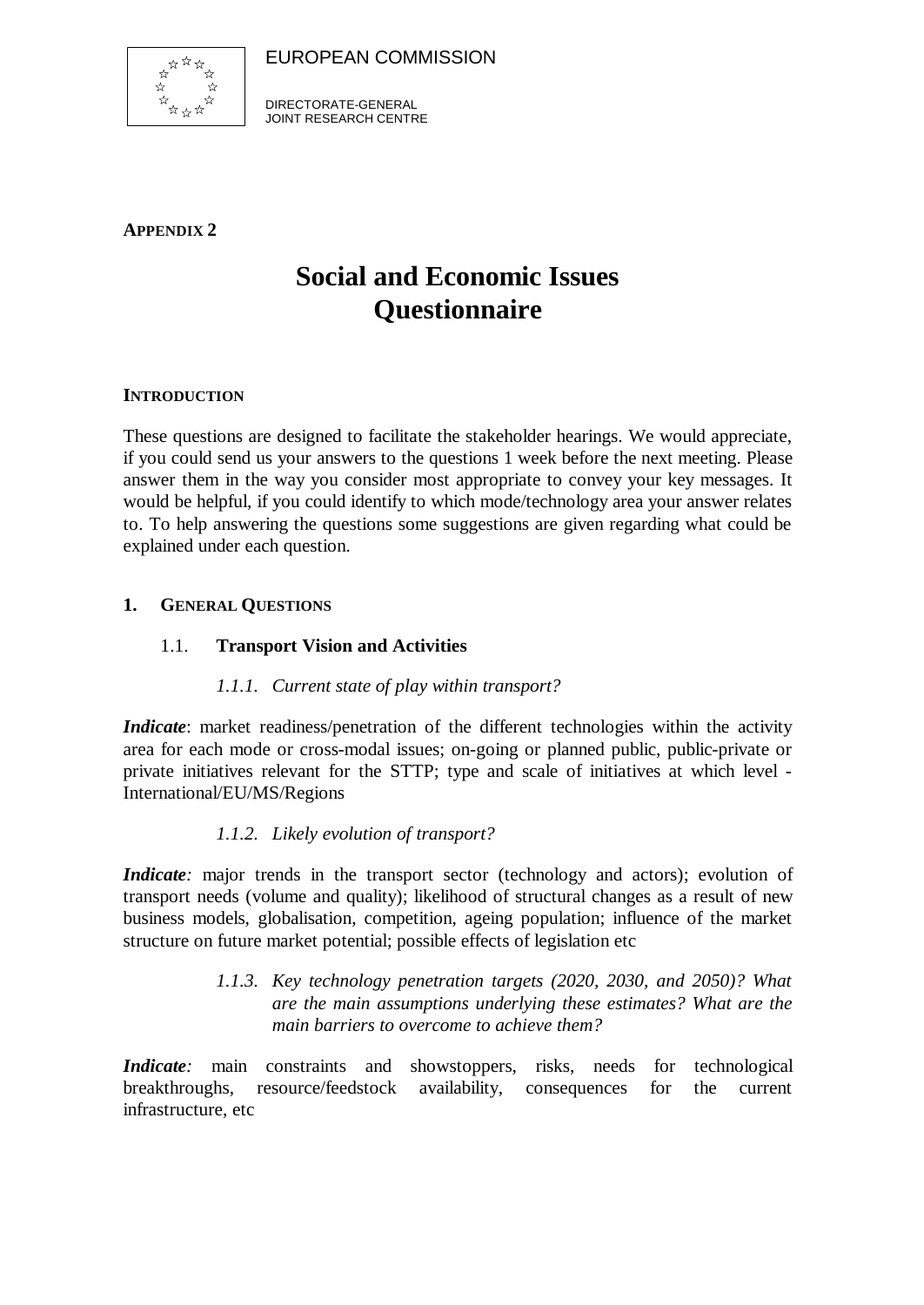

#### *1.1.4. If these targets are met, what will be the contribution to EU policy goals in the field of transport?*

*Indicate*: Contribution to (1) achieving low-carbon transport (reducing CO2 emissions and dependency on imported oil), (2) achieving seamless mobility in a Single European Transport Area (establishment of a seamless European TEN-T network that is intelligent, efficient, and green, single European 'transport ticket' for passengers and freight), (3) competitiveness and innovation (e.g. future market sizes for a given technology, European share of new market, additional jobs, export revenues), (4) other policy goals (such as reduction of congestions, local/urban pollution, noise reduction, damage to cultural heritage, etc.)

#### *1.1.5. Contribution to the overall ('well to wheel') energy efficiency?*

*Indicate:* Effects on energy efficiency in electricity and fuels supply, as well as in use; evolution over time and depending on market penetration, etc

> *1.1.6. Are there any interactions with other community policies and initiatives?*

*Indicate*: Potential contribution of the technology to other EU policies; need for measures and initiatives in other policy areas to support the market penetration of the technologies

> *1.1.7. Which are the main competing or synergetic technologies within the activity area? (in relation to the indicated market penetration targets)*

#### **1.2. Achieving the Vision**

*1.2.1. Is your vision achievable under a 'business as usual' scenario?*

*Indicate*: Current support programmes and policy measures and their expected impact

*1.2.2. Are there barriers to innovation? Is there a need for change in the innovation system?*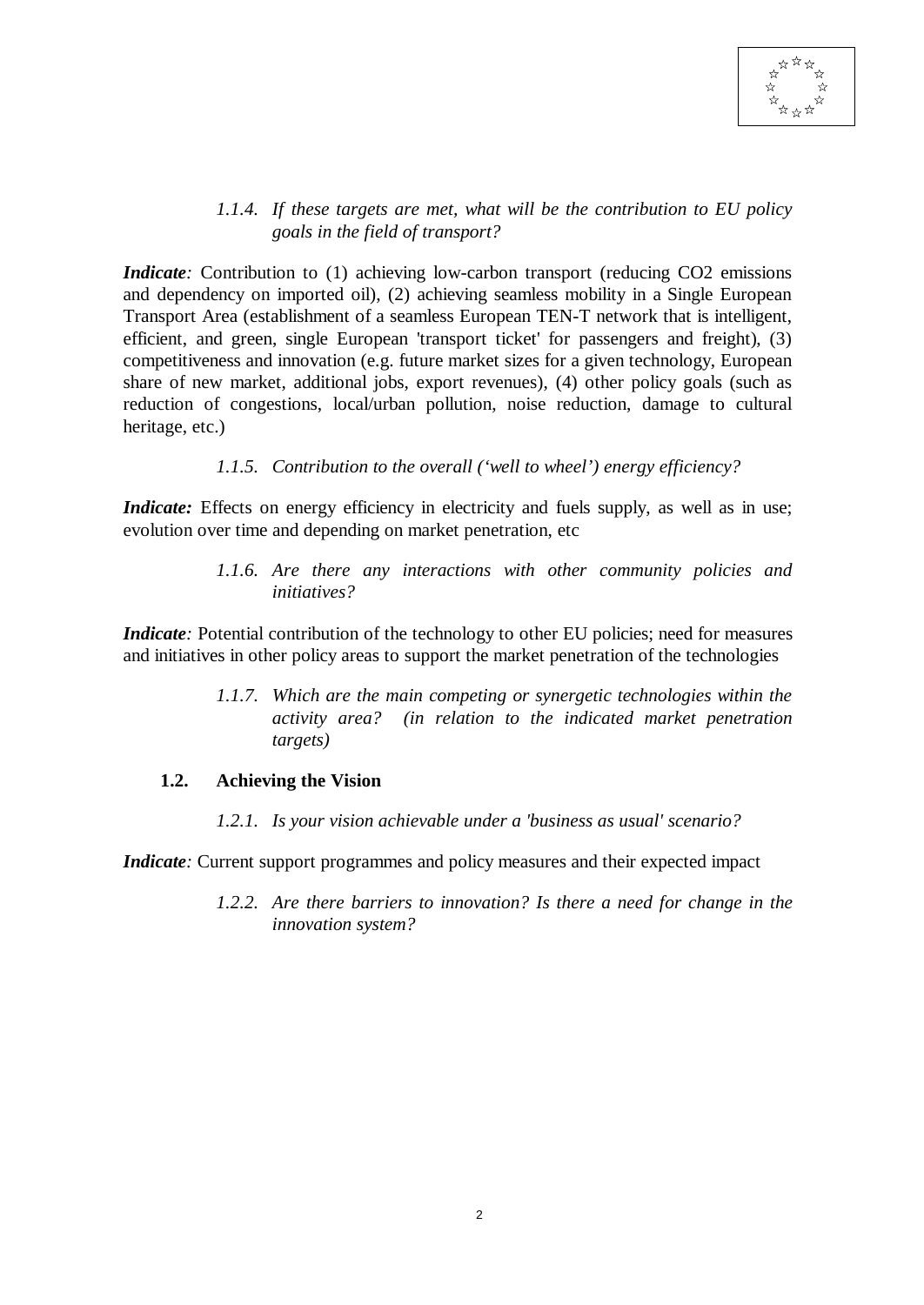

*Indicate*: For the mode in question any weaknesses in the current system

*1.2.3. Does the considered mode/sector already benefit from or plan to setup initiatives to bridge the gap between the current state of technology and a cost-effective market entry? What would be the critical mass (e.g. investment) needed for such initiatives? What new approaches could be considered to accelerate innovation?*

*Indicate*; i.e. how could the STTP help the sector; which actions of it would be most effective; what impact could be expected with respect to 'business as usual (i.e. No STTP)?

- *1.2.4. What actions need to be carried out at European level? What actions would be better implemented at national and or regional level? Is there a need, or a potential benefit, to integrate or to better coordinate action carried out at different levels?*
- *1.2.5. International Dimension Is there a potential for international cooperation? What type of cooperation?*

*Indicate*: Major initiatives in other countries; assessment of specific opportunities for international cooperation

#### **2. SECTOR/ISSUE SPECIFIC QUESTIONS: AERONAUTICS AND AIR TRANSPORT**

#### **2.1. A Passenger Centered Smart and Adaptive Mobility serving EU citizens**

*2.1.1. What are the main obstacles that prevent a passenger friendly and seamless air travel from door to door that is customised to the needs of the different types of passengers? How to better connect the European air transport system with other modes and with the transport system in other regions of the world? How to improve resilience after crisis events?*

*Indicate: which technologies should be developed to allow a seamless air travel, which key stakeholders should be brought together?*

> *2.1.2. For which type of missions air transport is particularly well suited for passengers and freight transport (including on an environmental point of view)? In which cases air transport can potentially serve well European integration?*

*Indicate: the barriers that prevent air transport to be deployed for missions where it is better suited than other modes and technologies to be developed to allow its deployment?*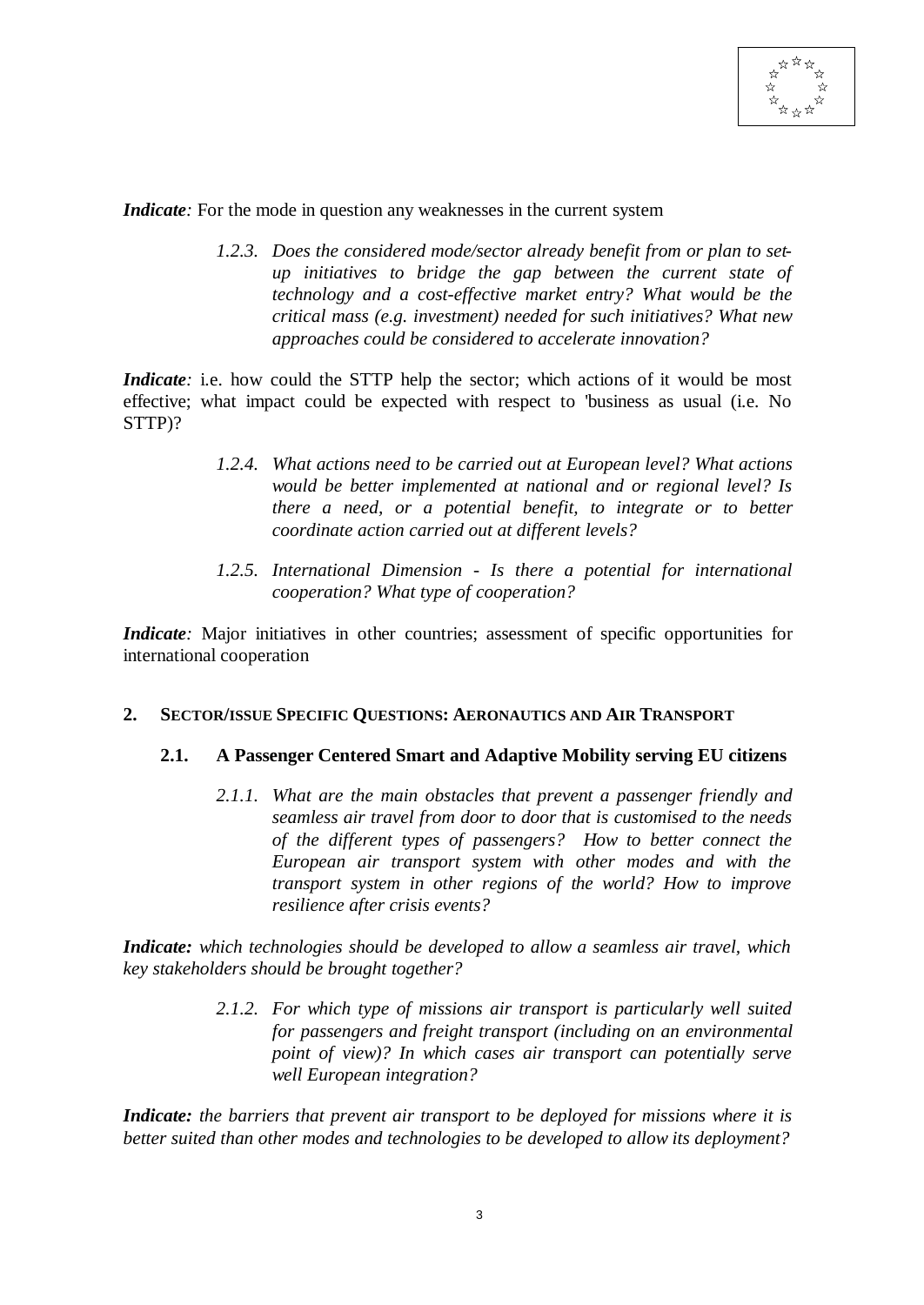#### **2.2. A Competitive and Innovative European Aviation sector?**

*2.2.1. Which actions need to be carried out at European level for this sector to support European competitiveness in a globalised sector?*

*Indicate: who are the key stakeholders, what are the best instruments to support competitiveness and the main areas where the European effort should focus?*

*2.2.2. Innovation: see 2.2.2*

#### **2.3. A Sustainable Environmentally Friendly Air Transport system**

*2.3.1. Given the yearly air traffic increased observed in the past years in Europe, the technology advances that reduce the environmental impact of aviation, will this sector be able to meet objectives such as those fixed by ETS and EU2020 in a sustainable way? What about noise?*

*Indicate: what are the technologies/fuels capable of answering these challenges? Are there regulatory / economic barriers for their implementation?*

> *2.3.2. What problems can we expect in terms of energy supply and availability of resources for the manufacturing of vehicle and the construction and maintenance of infrastructures?*

*Indicate: what are the potential solutions to achieve sustainability?*

#### **2.4. Integrated Safety and Security at Air Transport System Level**

*2.4.1. Is the level of safety of air transport high enough? Is key safety information handled and shared in an efficient way? Is Europe enough involved in safety standards and regulations? Is the way safety is handled in the different components of the air transport system continuous and coherent?*

*Indicate: Indicate potential tools, instruments, technologies, actions to solve issues?*

*2.4.2. Is the way security is handled in the different components of the air transport system continuous, coherent, cost and time efficient?*

*Indicate: Indicate potential tools, instruments, technologies, actions and collaborations to solve issues?*